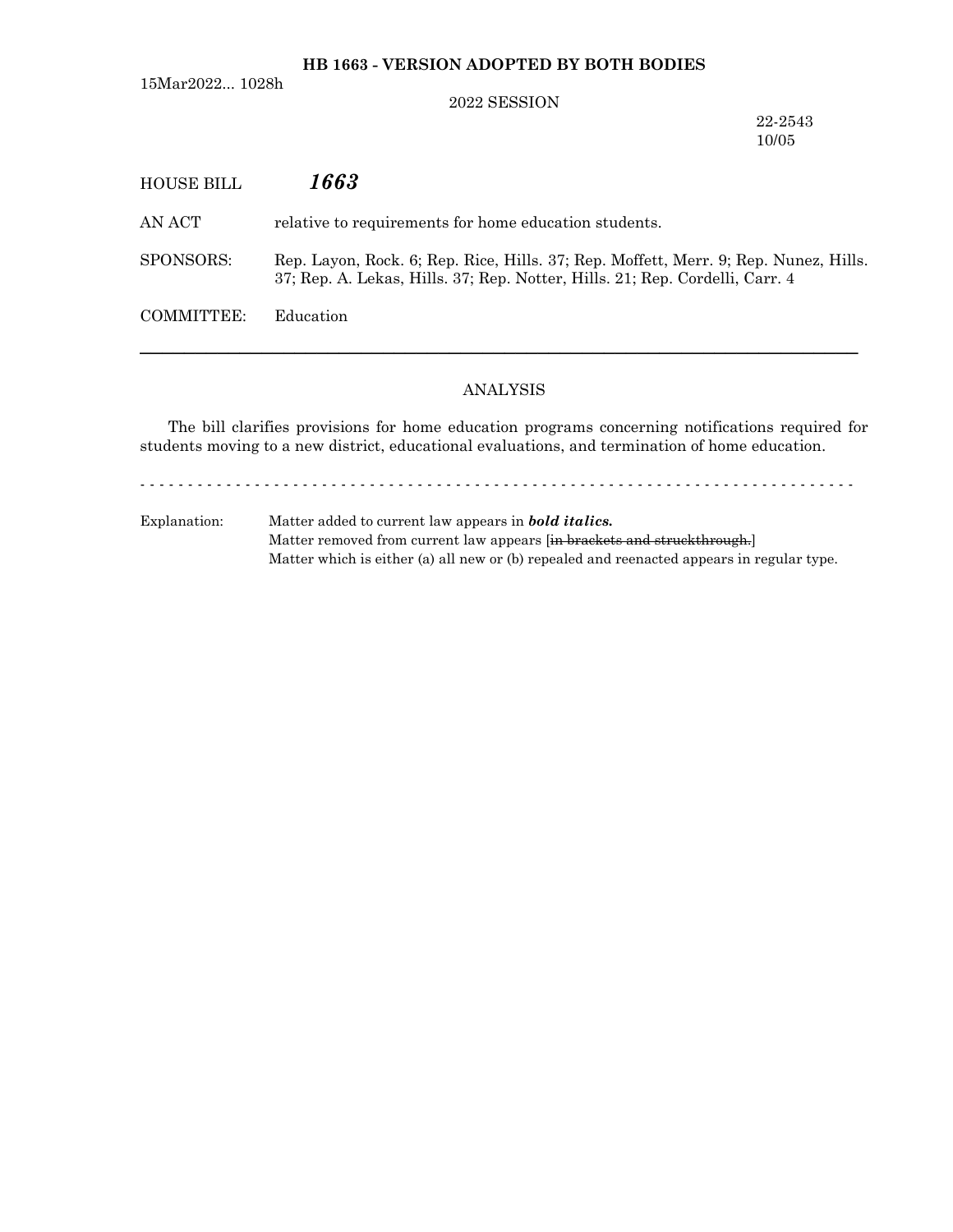#### **HB 1663 - VERSION ADOPTED BY BOTH BODIES**

15Mar2022... 1028h 22-2543

### STATE OF NEW HAMPSHIRE

*In the Year of Our Lord Two Thousand Twenty Two*

AN ACT relative to requirements for home education students.

*Be it Enacted by the Senate and House of Representatives in General Court convened:*

1 Access to Public School Programs by Nonpublic, Public Chartered Schools, or Home Educated Pupils. Amend RSA 193:1-c, I to read as follows: 1 2

I. Nonpublic, public chartered school, or home educated pupils shall have access to curricular courses and cocurricular programs offered by the school district in which the pupil resides. The local school board [may] *shall* adopt a policy regulating participation in curricular courses and cocurricular programs, provided that such policy shall not be more restrictive for non-public, public chartered school, or home educated pupils than the policy governing the school district's resident pupils. In this section, "cocurricular" shall include those activities which are designed to supplement and enrich regular academic programs of study, provide opportunities for social development, and encourage participation in clubs, athletics, performing groups, and service to school and community. For purposes of allowing access as described in this section, a "home educated pupil" shall not include any pupil who has graduated from a high school level program of home education, or its equivalent, or has attained the age of 21. 3 4 5 6 7 8 9 10 11 12 13

14

2 Home Education Defined. Amend RSA 193-A:4, I to read as follows:

I. Instruction shall be deemed home education if it consists of instruction in science, mathematics, language, government, history, health, reading, writing, spelling, the history of the constitutions of New Hampshire and the United States, and an exposure to and appreciation of art and music. Home education shall be provided*, coordinated, or directed* by a parent for his *or her* own child[, unless the provider is as otherwise agreed upon by the appropriate parties named in paragraph II]. 15 16 17 18 19 20

21

3 Home Education Program; Notifications. Amend RSA 193-A:5, III to read as follows:

III. Written notice of termination of a home education program shall be filed by the parent with the commissioner of education, [and, in addition,] the resident district superintendent, or *the* nonpublic school principal within 15 days of said termination. 22 23 24

4 New Paragraph; Home Education; Notifications. Amend RSA 193-A:5 by inserting after paragraph IV the following new paragraph: 25 26

V. Any parent who previously notified the resident district superintendent of a home education program who moves from said district shall notify the original resident district superintendent that the child has moved from the district and shall provide notification pursuant to paragraph I. 27 28 29 30

31

5 Home Education; Records; Educational Evaluation. Amend RSA 193-A:6 to read as follows: